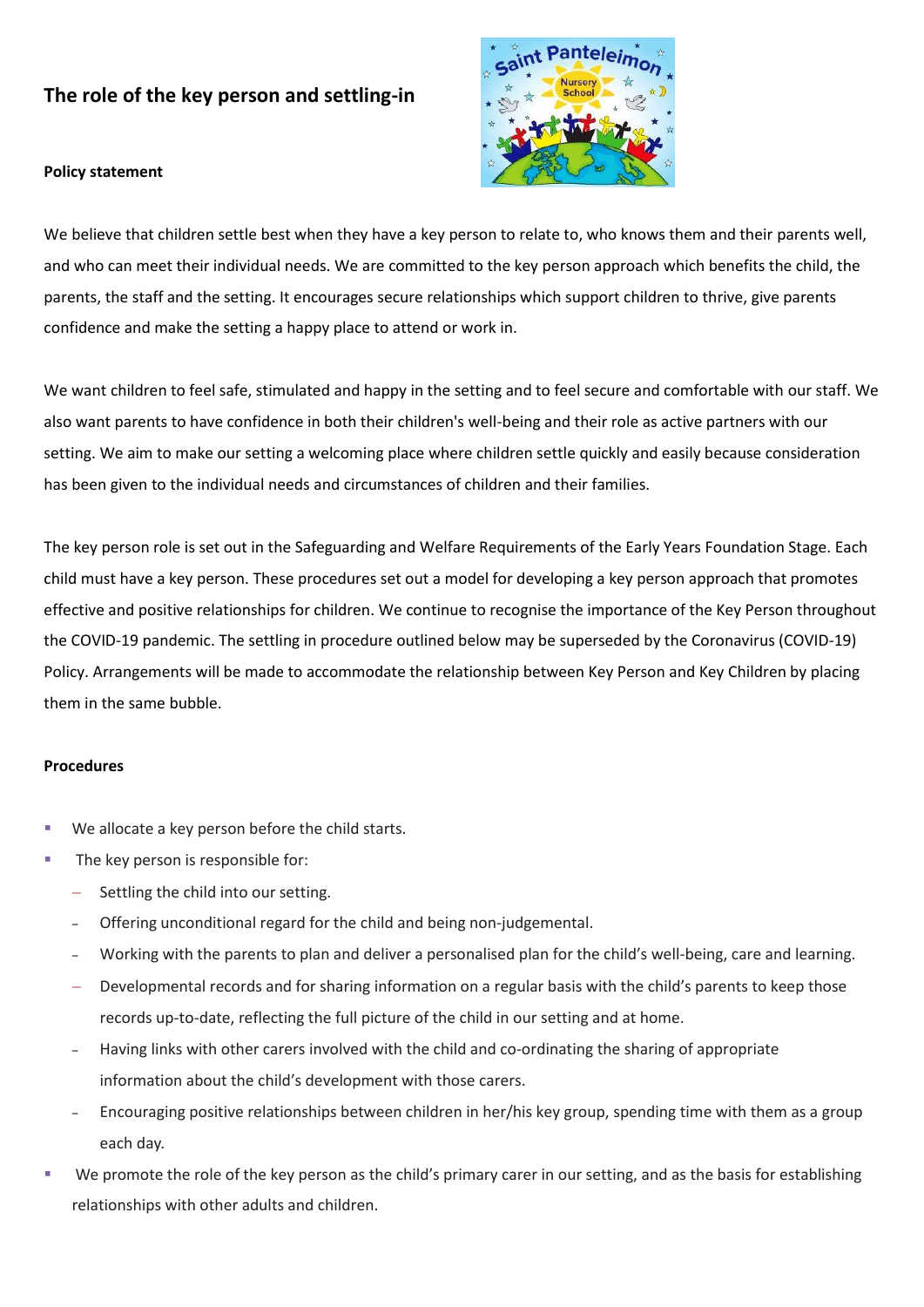## *Settling-in*

- Before a child starts to attend our setting, we use a variety of ways to provide his/her parents with information. These include written information (including our prospectus and policies), displays about activities available within the setting, information days and evenings and individual meetings with parents.
- During the half-term before a child is enrolled, we provide opportunities for the child and his/her parents to visit the setting.
- The key person welcomes and looks after the child and his/her parents at the child's first session and during the settling-in process.
- We may offer a home visit by the person who will be the child's key person and a member of the management team to ensure all relevant information about the child can be made known.
- We use pre-start visits and the first session at which a child attends to explain and complete, with his/her parents, the child's registration records.
- When a child starts to attend, we explain the process of settling-in with his/her parents and jointly decide on the best way to help the child to settle into the setting.
- We have an expectation that the parent, carer or close relative, will stay for most of the session during the first week, gradually taking time away from their child; increasing this time as and when the child is able to cope.
- Younger children will take longer to settle in, as will children who have not previously spent time away from home. Children who have had a period of absence may also need their parent to be on hand to re- settle them.
- We judge a child to be settled when they have formed a relationship with their key person; for example, the child looks for the key person when he/she arrives, goes to them for comfort, and seems pleased to be with them. The child is also familiar with where things are and is pleased to see other children and participate in activities.
- When parents leave, we ask them to say goodbye to their child and explain that they will be coming back, and when.
- We recognise that some children will settle more readily than others, but that some children who appear to settle rapidly are not ready to be left. We expect that the parent will honour the commitment to stay for at least the first week, or possibly longer, until their child can stay happily without them.
- We do not believe that leaving a child to cry will help them to settle any quicker. We believe that a child's distress will prevent them from learning and gaining the best from the setting.
- We reserve the right not to accept a child into the setting without a parent or carer if the child finds it distressing to be left. This is especially the case with very young children.
- Within the first four to six weeks of starting, we discuss and work with the child's parents to begin to create their child's record of achievement.

### *The progress check at age two*

The key person carries out the progress check at age two in accordance with any local procedures that are in place and referring to the guidance *A Know How Guide: The EYFS progress check at age two*.